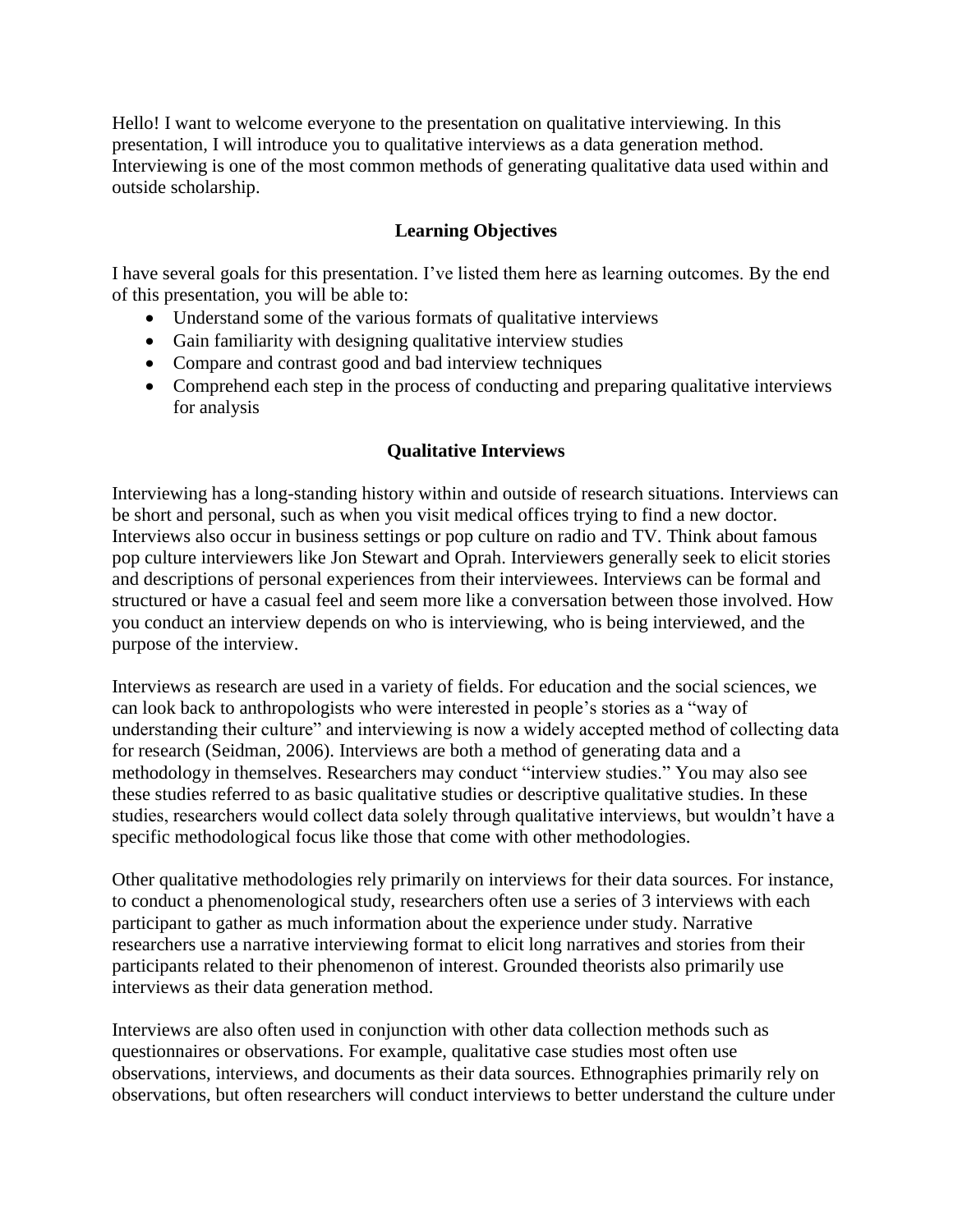study. Overall, interviews are one of the most common data generation methods in qualitative research.

# **Interview formats**

Interviews in qualitative research generally follow three primary formats: structured, unstructured, and semi-structured (Brinkmann, 2018).

Structured interviews "are employed in surveys and are typically based on the same research logic as questionnaires: Standardized ways of asking questions are thought to lead to answers that can be compared across participants and possibly quantified" (p. 579). If completing a structured interview, you would either send it out in questionnaire form, or, if completing it in a face-to-face format, remain strictly focused to the questions on the interview guide without deviation in the form of prompts or follow up questions.

Unstructured interviews "highlight the most important influences, experiences, circumstances, issues, themes, and lessons" in a participant's life surrounding the phenomenon of interest (p. 579). "After the opening request for a narrative, the main role of the interviewer is to remain a listener, withholding desires to interrupt, and occasionally asking questions that may clarify the story" (p. 579). Unstructured interview guides often have only a lead question and then let the participant determine the trajectory of the interview conversation from then on.

Semi-structured interviews are a common format of qualitative interviews. At times, people use the terms "semi-structured interview" and "qualitative interview" interchangeably and some researchers understand qualitative interviews as only semi-structured interviews. These interviews "make better use of the knowledge-producing potentials of dialogues by allowing much more leeway for following up on whatever angles are deemed important by the interviewee, and the interviewer has a greater chance of becoming visible as a knowledgeproducing participant in the process itself, rather than hiding behind a preset interview guide" (p. 579). Semi-structured interview guides have several main or lead questions and the researcher factors in time for follow up questions and prompts that are determined by the content of the interview.

# **Interview Style**

Kathy Roulston wrote *Reflective Interviewing: A Guide to Theory and Practice* in 2010. In her first chapter she discusses some key aspects of what makes "good" interviews, how to format your interview questions so that they're open and not closed questions, and she examines common structures of interview talk and reviews structured, unstructured, and semi-structured interviews.

She also discusses how researchers may follow different interview styles. Different interview styles depend on several aspects. In your study, your interview style must align with your purpose, your research questions, and your methodological paradigm. For instance, if you're working on a narrative study from a feminist paradigm, the confrontational interview is not an appropriate style to use in your study.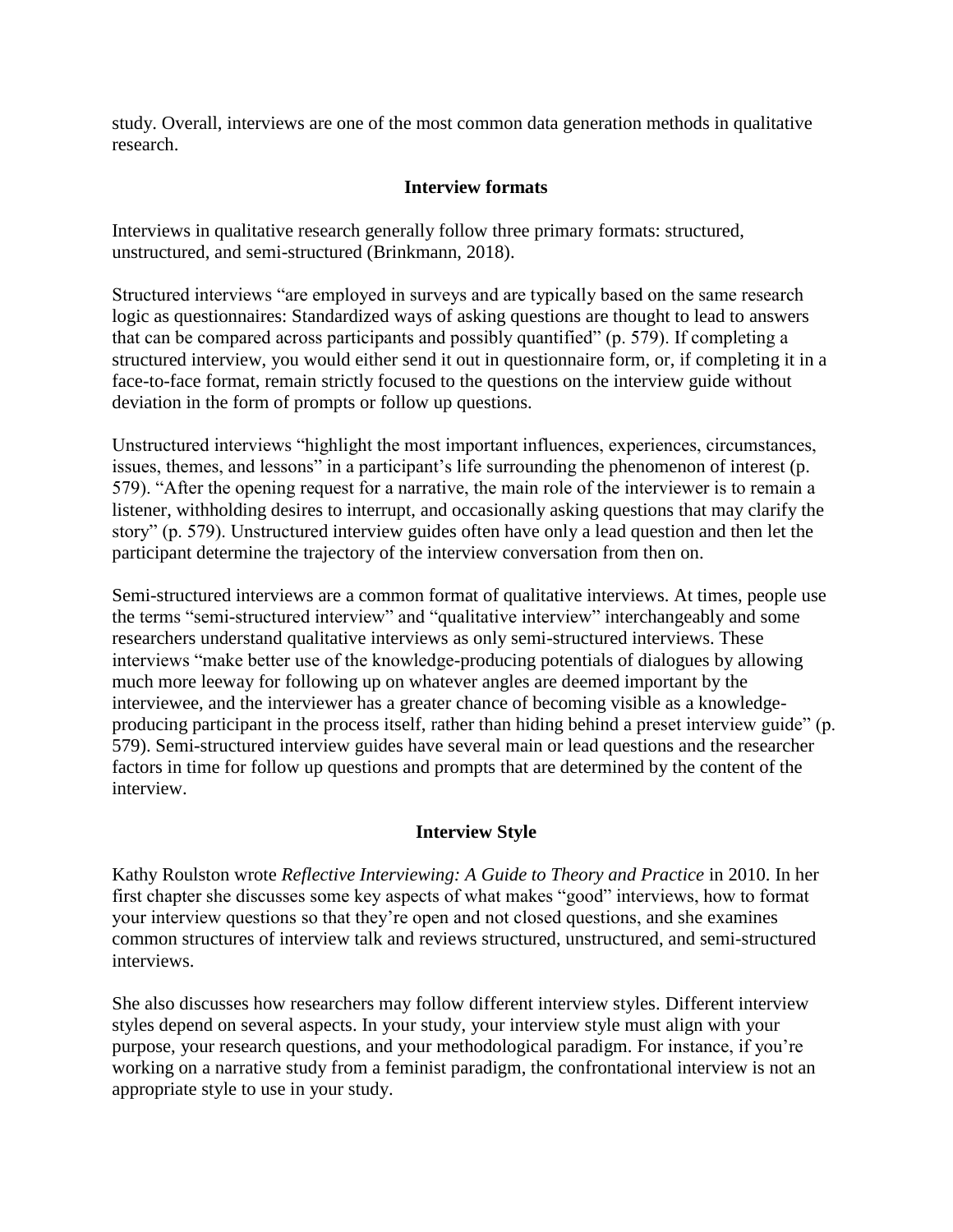She presents 6 common types of qualitative interviews. This list is by no means meant to be exhaustive as there are other interview styles. Much of what I describe nest is from Roulston's text.

## **Phenomenological Interviews**

In phenomenological interviews researchers work to gather detailed, and in-depth information about a particular experience. Researchers will develop questions that focus on gathering the details of the experience, the participant's response to the experience, and their reflections on the experience. Roulston (2010) gives this example of a good introductory interview question for a phenomenological interview: "Think of a time when you experienced \_\_\_\_ and describe that in as much detail as possible" (p. 16). Thus, it is essential that researchers identify participants who have experienced and are able to examine that lived experience in an interview for this type of interview. These interviews are can be open and unstructured with one or two questions to guide the interview from the outset or follow a semi-structured format. Seidman (2013) describes a series of 3 interviews that are phenomenological in which the interviewer breaks down the experience into specific segments to examine in each interview.

## **Ethnographic Interviews**

Ethnography is a methodology that examines culture and how people make meaning in their lives from their cultures. In ethnographic interviews, researchers attempt to understand how people make meaning from the actions and events in their cultural world as expressed in their own words. In ethnographic interviews researchers attempt to gain descriptions of "key aspects related to the cultural world of which he or she is part – that is space, time, events, people, activities, and objects" (p. 19). These interviews are often unstructured and very conversational. A researcher relies on their ongoing analysis of the data they generated through fieldnotes from their other fieldwork to inform the trajectory of the interview.

#### **Feminist Interviews**

Feminist interviews are characterized by their "open-ended, intensive, unstructured" nature. Researchers attempt to set a foundation of reciprocity and intimacy between researcher and participant. They are open and often self-disclose throughout the interview to share as the participant is sharing. Researchers are also willing to engage in relationships after the close of the study in this approach to research. There have been lots of good writings on feminist research and feminist interviewing in particular, but in this type of interview researchers will to have an interview context in which researchers promote an "egalitarian relationship among women researchers and women participants with the aim of producing knowledge about previously unknown and unstudied facets of women's lives" (p. 21).

#### **Oral History Interviews**

Oral history interviews attempt to gather narratives from average people to chronicle their lives and past events. Audio and video recordings of these interviews will often be archived. This is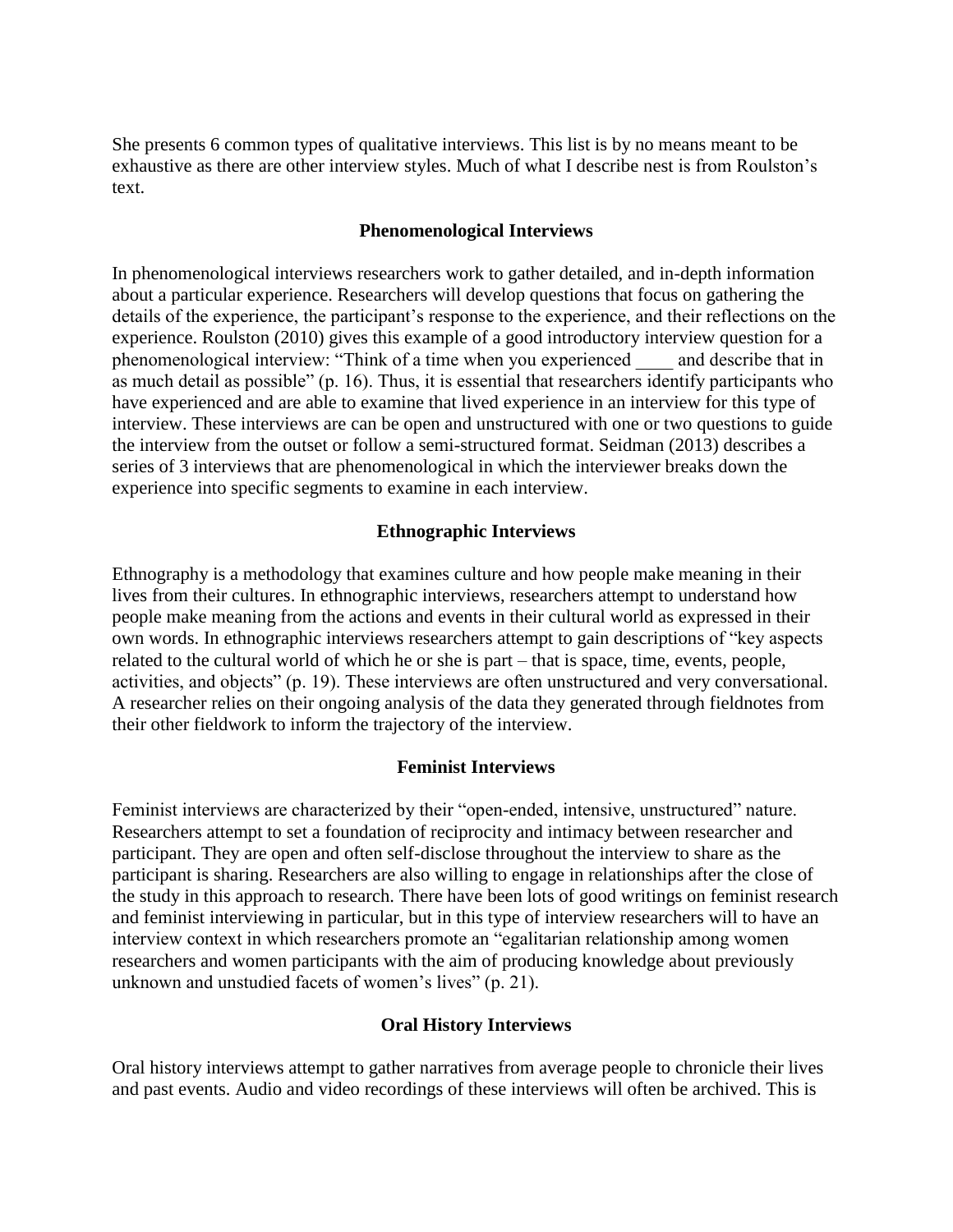contradictory to how many researchers will destroy recordings of interviews at the end of a study in other types of research. Researchers use the narratives from the oral history interviews to "construct realist accounts" of the participant's lives and the events they describe (p. 24). At times, these interviews can be used to help document public history as well.

## **Life History Interviews**

Life history and oral history interviews are similar in many ways. The main difference is that life history interviews can be performed in fields other than history and that they have other purposes than the production of oral history archives. In this type of interview, participants will often provide a narrative of their entire life, from their earliest memories to the present day. Life history interviews take a great deal of time to conduct and studies that utilize them will typically only have a small number of participants. Such is not the case with oral histories.

## **Confrontational and Dialogic Interviews**

Generally, interviewers attempt to have an amicable relationship with their interviewees and be seen as someone that the interviewee is comfortable with and has a good rapport. Occasionally though, researchers will take on a confrontational role in an interview. This is not common and researchers will have a very specific purpose for doing so in a study. Roulston explains that there are limited benefits to this style of interviewing as researchers rely on the good will of their participants to gather data. However, she writes that some researchers have "discussed how participants resist the interviewer's role by 'fighting back' and disagreeing with assumptions embedded in interview questions" (p. 26). At this point, the interviewer may strive to take a confrontational role to instigate dialogue. Researchers intentionally have a role of being a challenger to the participant during the interview.

## **"Good" Interviews**

Ensuring they conduct a "good" quality interview is a primary focus of researchers using this method. One way to ensure quality is in your interview guide. Review it to be sure you don't ask closed ended, leading, or manipulative questions. You will want to create a guide that fits with the subject matter and timing you've set for the interview itself.

Your goal as an interviewer is to listen, obtain the information pertinent to your study, be open to the unexpected, and interpret your interviewee's answers the way the interviewee meant them (this is why follow up questions are so important). This means you must learn to be present in the interview, focus on what the interviewee is saying in that moment and not on what you might say as a follow up, and allow the interviewee to dominate the conversation. An interviewer shows active listening and this can be done through both body language and words (if you do this verbally, remember there's a fine line between showing active listening and interrupting)!

A good interviewer tries to develop rapport with their participant so the interview is comfortable. This means opening the conversation with something light and meant to put the interviewee at ease within the setting. Developing rapport can take time and is something that takes effort on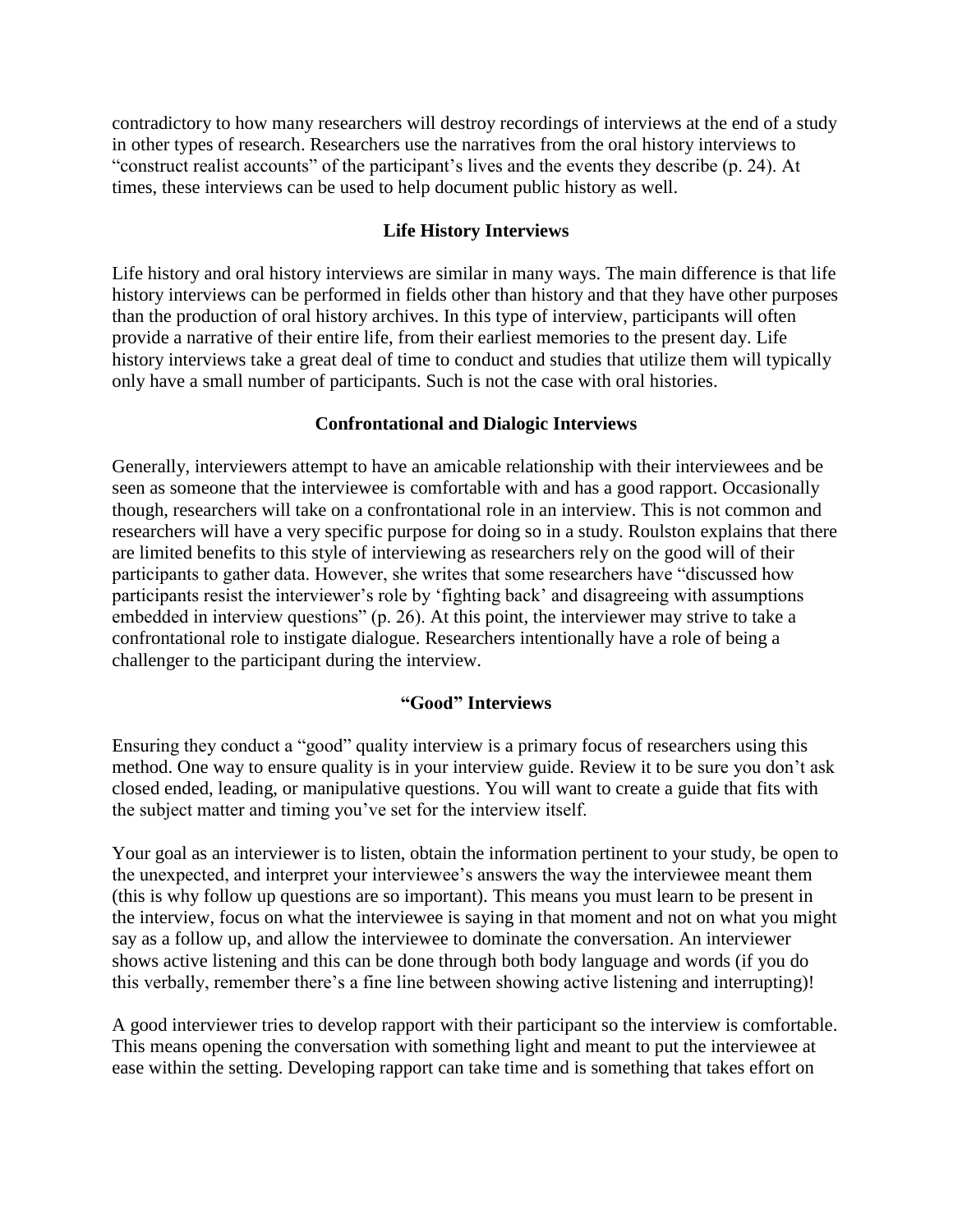the part of the researcher and the interviewee. It is also something that can start before interviews even begin, for example it can begin with when you contact your participant for the first time.

There are several formats of qualitative interviews, but determining which one to follow in your own study isn't all that simple. Each aspect of a research study's design builds on and supports the others, creating one coherent project. This includes the research questions, literature review, epistemology, theoretical framework, methodology, and methods. So, however you incorporate an interview into your study, you must consider each area of your research design carefully.

# **Mechanics of Interviewing**

Interviewers generally follow a specific pattern when conducting interviews.

First, researchers will create interview guides. Interview guides help ensure that each interview is as similar as possible and a researcher asks the same questions of each participant. How many questions are on the guide depends on structure, format, and timing of interviews.

They will then audio record the interview which is something they'll get specific permission to do from each participant in the consent form. You can still interview someone if they do not give you permission to audio record, you'll just have to rely on your fieldnotes rather than an audio recording for analysis.

The audio recording is then transcribed. Transcription can take a good deal of time and anyone planning on doing interviews for a study needs to consider this when planning their data generation period. In general, transcribing 1 hour of audio can take 5-8 hours, depending on how fast you type. I always use a foot pedal and the program Express Scribe to help with my transcriptions but I know people who prefer to use hotkeys or the program Inqscribe. These programs are play-back programs, they allow a researcher to determine the speed at which the recording plays and they give researchers controls like rewind, pause, and fast forward while they're transcribing. Alternatively, you can pay for your transcriptions. I've had good success with the program Transcription US and there are also automated programs such as Trint or Temi. These are just some example, there are innumerable transcription services. Beware this option though, many researchers feel that transcription is the first stage of the analysis and researchers should make every effort to transcribe their own interviews.

Once an interview is transcribed, a researcher will listen to the interview again and check the transcription for accuracy.

They will then perform their analysis largely on the interview transcript itself rather than the audio recording. How accurately you transcribe an interview depends on the type of analysis you're doing. For instance, for thematic analysis, transcribing pauses or utterances such as "um" or "uh", repetitions, or stuttering is not as important as if the researcher were conducting conversation or narrative analysis. How detailed you make your transcription is one of the first analysis decisions you make as a researcher.

## **References**